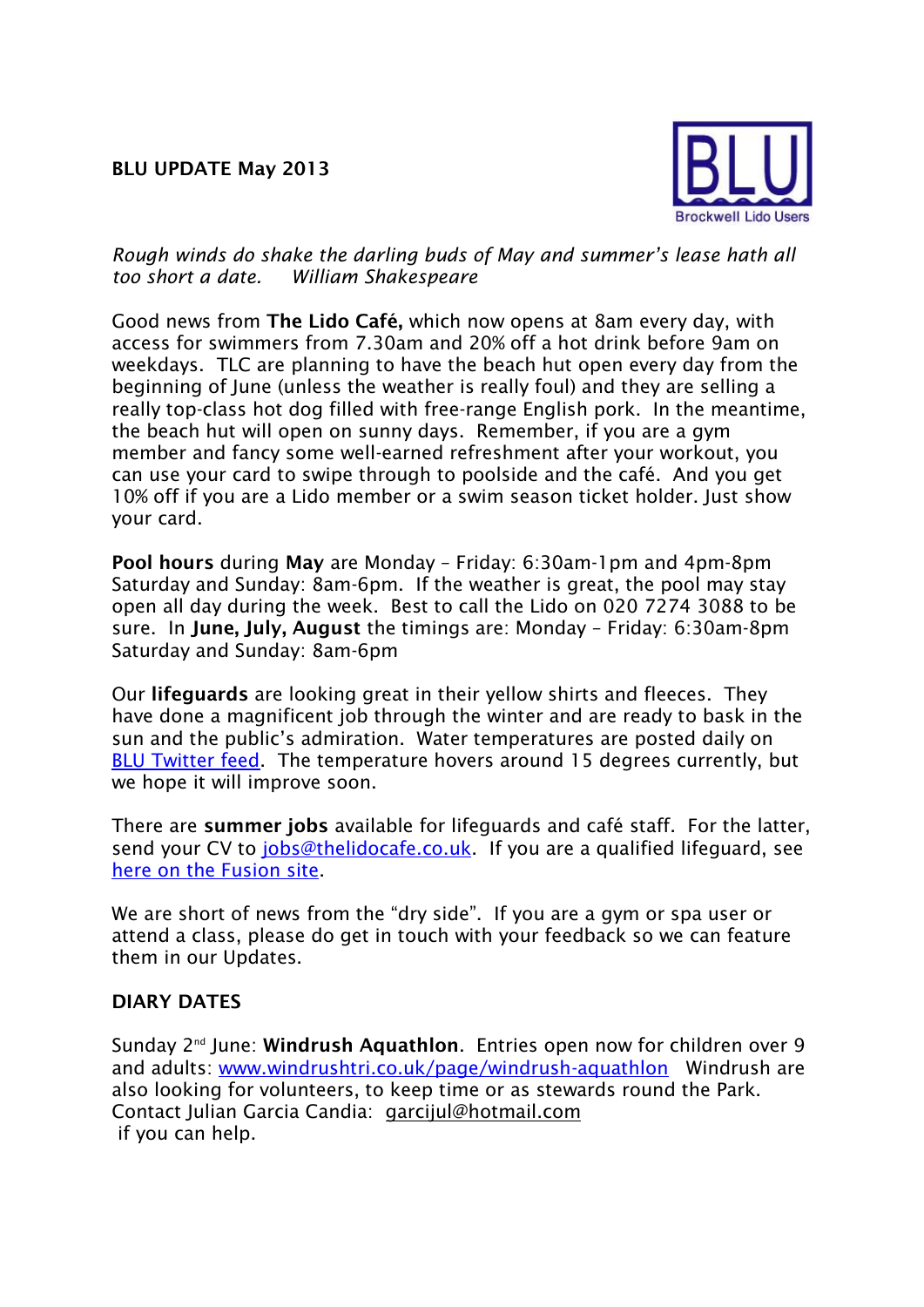**Lido to Lido Family Fun Bike Ride** with a prize for the largest, multigenerational family team. There will be a free swim for the teams when they get to their final destination lido. Specific date in June yet to be confirmed. Check [Fusion's website](http://www.fusionlifestyle.com/centres/Brockwell_Lido) for details.

**Brockwell Lido Annual Summer Swim Races** are taking place on Sunday 14th July from 5.30pm-8.30pm. **Volunteers needed** to help with time keeping etc for this free, fun, family event. Please speak to Lido Mike or Sarah, email lido.mike@hotmail.co.uk or call them on: 07770 261 809.

**6 week swim fitness and technique course for young people** aged 12- 16yrs starting on Tuesday 11<sup>th</sup> June 4:30-5:00pm- cost £36. Participants must be able to swim a minimum of 100m front crawl (2 lengths of the Lido).

**6 week gentle, daytime swim fitness and technique course for adults** starting on: Tuesday  $30<sup>th</sup>$  July 9:00-9:45am, cost £42. Participants must be able to swim a minimum of 100m (2 lengths of the Lido).

**6 week cold water swim fitness and technique course for people with disabilities aged 16-23 years.** Starting on Tuesday 30<sup>th</sup> July 10-10.30amcost £36. Participants must be able to swim a minimum of 100m (2 lengths of the Lido).

If you are interested in any of these courses above please contact Mike or Sarah via email: lido.mike@hotmail.co.uk or telephone 07770261809.

Saturday 29<sup>th</sup> and Sunday 30<sup>th</sup> June 11am - 5pm Art exhibition inspired by **lidos** at 28 Beaulieu Avenue Sydenham SE26 6PP. Photography, paintings and ceramics by Lido swimmer, Rachael Dickens. [www.openhouseart.co.uk/art-trail/sydenham-arts-festival](http://www.openhouseart.co.uk/art-trail/sydenham-arts-festival)

**Films at the Lido**: All at £12.50. Wednesday 24<sup>th</sup> July: Jaws. Wednesday 28<sup>th</sup> August: Napoleon Dynamite. Wednesday  $18<sup>th</sup>$  September – you can vote for your choice of film. You can book a VIP seat in an inflatable boat in the water but all those tickets are sold out for Jaws! [More details here.](http://www.thelunacinema.com/#/brockwell-lido/4563678938)

**Schools Art and Swim sessions**: Bookable now for a two hour morning or afternoon session of an art activity and a swim lesson. Monday, Tuesday or Wednesday between  $20<sup>th</sup>$  May and  $24<sup>th</sup>$  July with up to 30 children at a cost of £75 for the whole group. [More details here](http://www.fusion-lifestyle.com/centres/Brockwell_Lido/news/001_Brockwell_Lido_School_s_Programme_Launched)

Look out for **Shiatsu massage** on the poolside on sunny days. What could be nicer than a therapeutic massage (clothed) by the water? Prices start at £18.

We still have the problems arising from an unregulated **car park**. Watch this space (no pun intended). **PLEASE** do not park in disabled bays unless you have a Blue Badge.